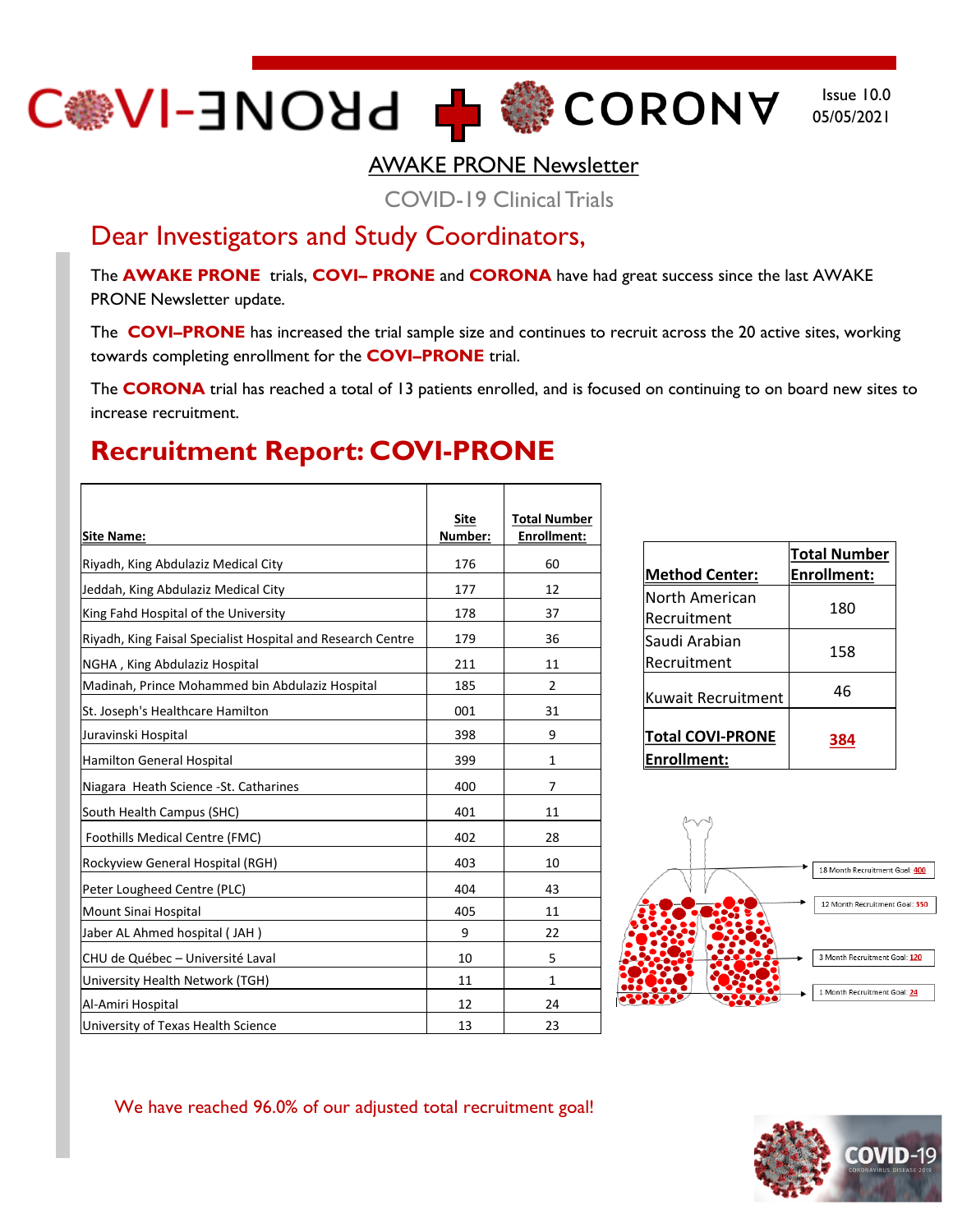# C N-3NO Hd 中 卷 CORONY

Issue 10.0 05/05/2021

### **2021 Weekly Recruitment: COVI-PRONE**



### **Recruitment Report: CORONA**

| <b>Site Name:</b>                     | <b>Site</b><br><b>Number:</b> | <b>Total Number</b><br><b>Enrollment:</b> |
|---------------------------------------|-------------------------------|-------------------------------------------|
|                                       |                               |                                           |
| Peter Lougheed Centre (PLC)           | 01                            | 6                                         |
|                                       |                               |                                           |
| Rockyview General Hospital (RGH)      | 02                            | 0                                         |
|                                       |                               |                                           |
| South Health Campus (SHC)             | 03                            | 0                                         |
| <b>Foothills Medical Centre (FMC)</b> | 04                            |                                           |
|                                       |                               |                                           |
| St. Joseph's Healthcare Hamilton      | 05                            |                                           |
| Niagara Health Science                | 06                            | 0                                         |
| CHU de Québec - Université Laval      | 07                            |                                           |





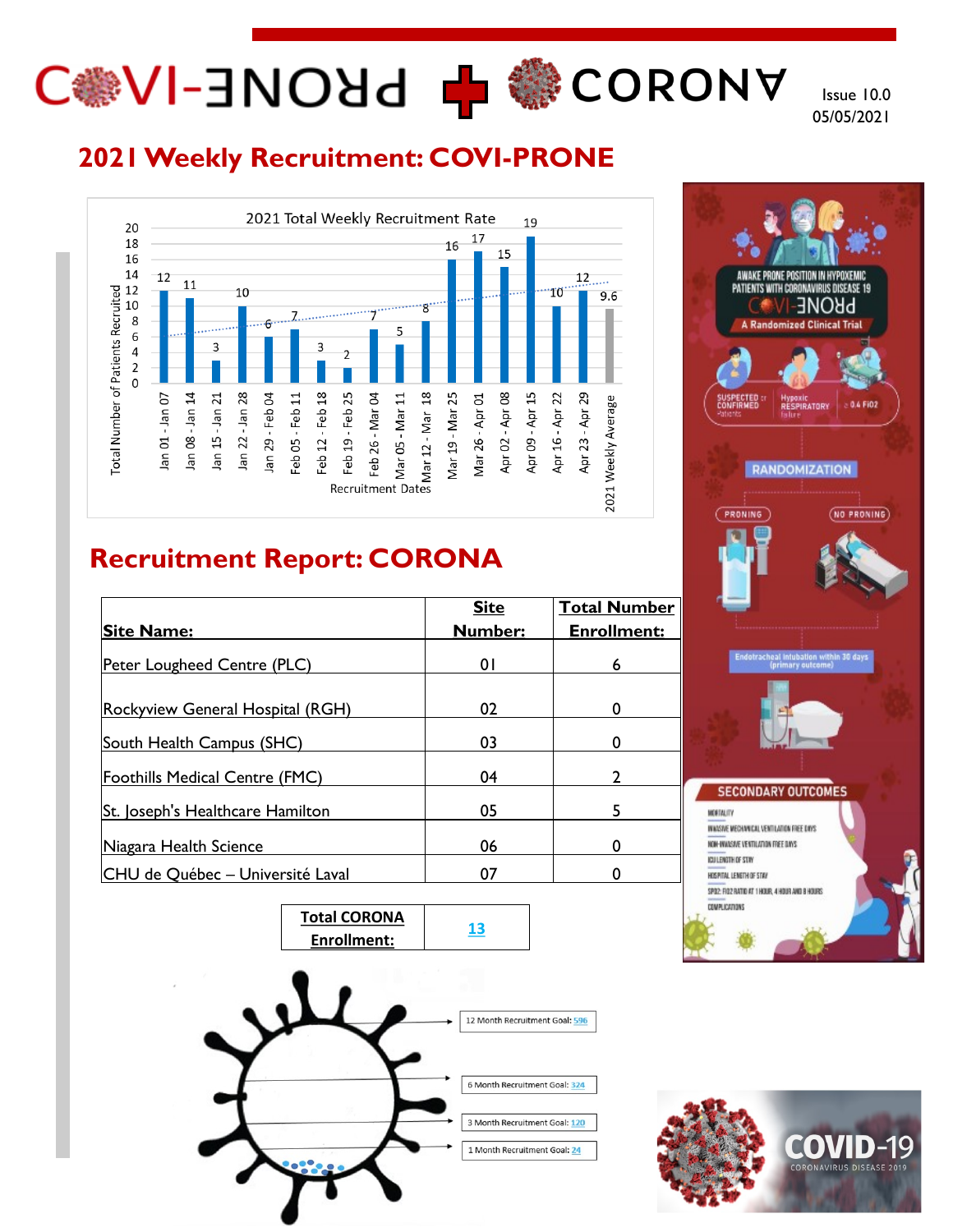# C MOHO H MORONA

Issue 10.0 05/05/2021

## **AWAKE Prone Recruitment**



### **Recruitment Barriers:**

Some sites have experienced the following barriers to recruitment:

#### Clinical Equipoise and Buy-in

*ISSUE:* Physicians/care team members express strong belief of benefit or detriment to awake prone practice

*SOLUTION:* Continue to education and provide information highlighting existing equipoise and the importance of the trials.

#### Care Team Engagement

*ISSUE:* Care team engagement/education on protocol conduct. *SOLUTION:* Ongoing trial conduct education. Open line of communication and access to the research team to provide guidance.

#### Access to Patient Population

**ISSUE:** Access to the patient population for enrolment.

*SOLUTION:* This is a hard barrier to overcome, however continued education of care team to identify eligible patients and ongoing screening will facilitate access to those patients who are eligible and increase the chance of enrollment.

\*Please contact any member of the Method Center team for more support.